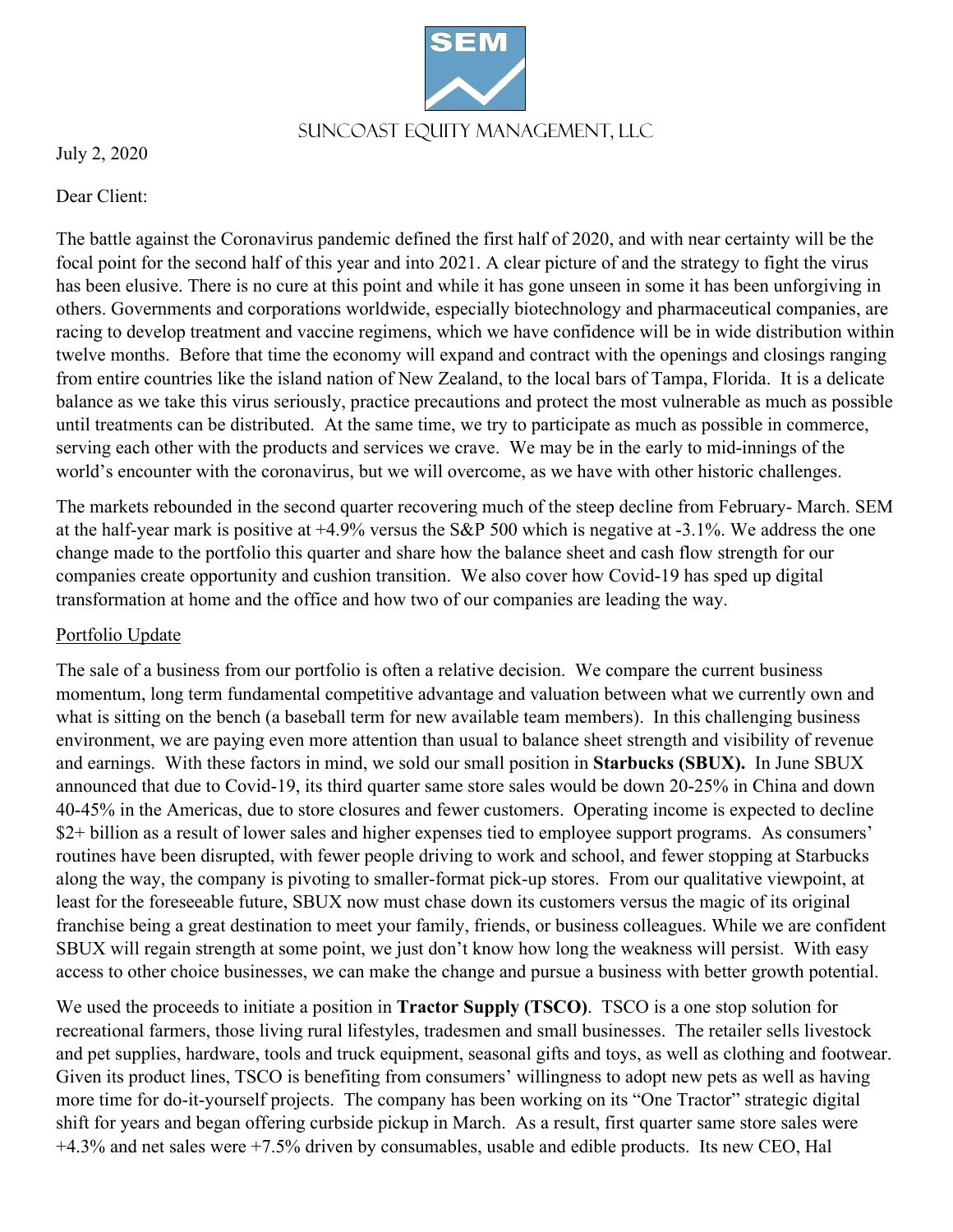Lawton, is using his experience from Macy's, Home Depot and eBay to launch a mobile app that includes TSCO's Neighbor's Club loyalty program, personalized shopping and expert advice. Another trend that has been in place for years according to census data, but that will likely accelerate and benefit TSCO in this environment is a greater percentage of the population moving from urban to more suburban/rural areas of the U.S., which is where their stores and customers are located. These investments and trends should help TSCO generate double digit growth this year. As always, we will look for opportunities to increase our position in the coming quarters.

## Balance Sheet Strength and Cash Flow Creates Opportunity and Cushions Transformation

As we alluded to in our April letter, the pandemic is causing nearly every industry to quickly adapt to changing circumstances as the future has arrived ahead of schedule. Since all our companies, even those with reduced profit levels during the coronavirus, generate an abundance of cash we get to observe how they gain strength during economic declines, and apply that to strengthen their competitive position. Our preference is to own companies that can be strategically proactive versus reactive, which as noted above is the position **Starbucks** now faces. **Accenture (ACN)**, on the other hand, has over \$6 billion of net cash on its balance sheet and has applied its financial strength in the past 10 months with the acquisition of five artificial intelligence (AI) related companies, extending its leadership in digital services consulting to the world's top corporations. Market advisory firm Hampleton Partners observed that since 2018 20% of ACN's acquisitions have been AI-related, which compares to 10% for *all* tech companies during that span.

While many of our businesses excel, some of our portfolio holdings are successfully shifting to serve their clients despite suffering temporary profit disruption. **Nike (NKE)** is a great example of the shift occurring amidst the significant downturn in consumption affecting so many businesses. Overall sales in its last fiscal quarter ending May 31st declined 38% and fell 4% for the year, as citizens of the world hunkered down and stayed at home. As we started to adjust to life with Covid-19 by exercising in less densely populated areas such as our home versus a gym, our demand for footwear and sportswear remained. During a period where we could not go shopping at stores, NKE experienced 75% growth in digital sales that became 30% of total revenue for the fourth quarter. For the entire year it was 15% of total sales, up from 10% last year pre-Covid. NKE has been working on its "Triple Double" strategy, which includes doubling the impact of innovation, increasing speed to market and growing digital connections with consumers through the Nike Training Club (NTC) app, SNKRS app, Nike Fit, etc. The results in its Consumer Direct Offense are powerfully clear and lay the groundwork for higher sales and margins in the years to come.

NKE however could not escape the impact on profit levels for the quarter and fiscal year ending May; total net income fell to \$2.5 billion from \$4.0 billion year over year. If we look back to the financial crisis and recession of 2008/2009, net income for NKE was flat during that time at \$1.7 billion. From a percentage basis the profit decline is significant, but unlike many other companies NKE still generated significant cash flow compared to many businesses that may experience net losses for the year. From a long-term perspective NKE's net income is double the level it was back then, and we have confidence in its future growth. From an SEM portfolio perspective, our earnings outlook for 2020 is about flat at this time, by comparison the S&P 500 earnings are expected to decline 20% according to Reuters Eikon. NKE is indeed following its customers as they shift to online purchases, but much like TSCO it has been working on this for several years. As it maintains premium pricing and market share for its products and services, NKE remains a long-term holding, though we always consider its weighting in the portfolio compared to other opportunities.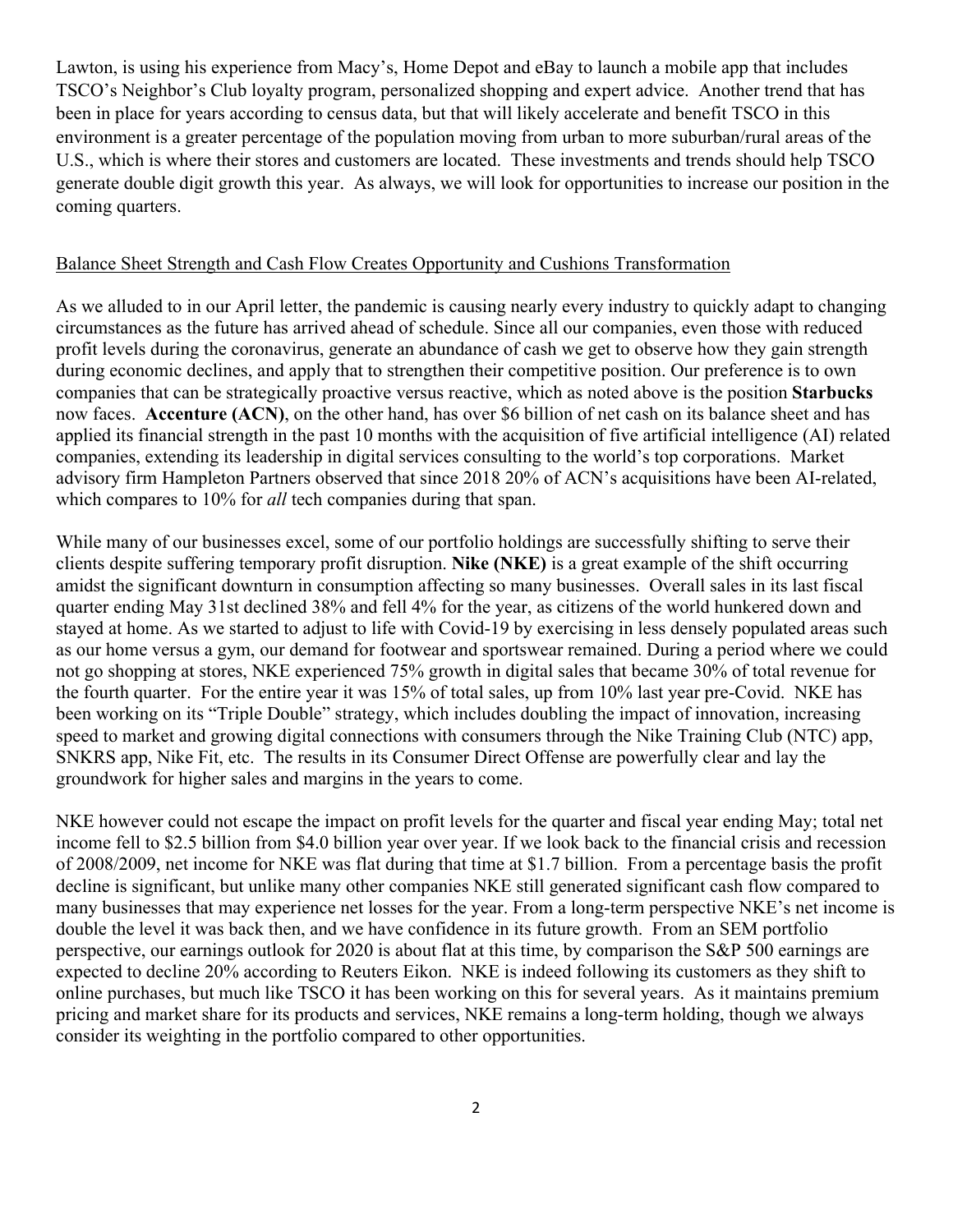#### Life During COVID, #WFH (Work from Home) - Digital Transformations

We are all learning to adapt to this new environment, whether it's using video calls, working remotely or homeschooling our kids (some are doing all three at once!). Corporations are responding and doing the same whether it's setting up secure networks for employees to access data remotely, developing technology for remote collaboration among health care researchers and workers, providing solutions for distance-learning instead of classrooms or using safe social distancing between sales people and their customers to get the deal done.

Several of our businesses are poised to thrive in this environment including **Adobe (ADBE), PayPal (PYPL), Amazon (AMZN)**, and **Accenture (ACN).** Our largest position, **Microsoft (MSFT),** is also benefiting from the acceleration in digital transformation. CEO, Satya Nadella, noted on the last earnings call that they have seen 2 years' worth of digital transformation in 2 months, and demand for MSFT offerings has surged. Organizations need comprehensive solutions that bring together communications, collaboration, and business productivity, with security as a top priority. Windows Virtual Desktop, Power Platform, and Microsoft 365 have seen dramatically higher usage. Companies deploy virtual desktops and apps on Azure with Windows Virtual Desktop. Microsoft Teams has given healthcare providers the ability to deliver first class telehealth, as well as school curriculums in OneNote. In fact, FlipGrid, a MSFT service, provides teachers a complete remote learning solution; and importantly gives young students confidence and creativity tools to share their ideas and voice what they have learned through video interaction.

On a similar level, **VMware (VMW)** is at the forefront with its remote-first (workplace) strategy to help organizations create a productive and secure environment for employees to thrive and be productive from anywhere. Its robust "Digital Workspace" service is available on partner platforms run by MSFT, AMZN and GOOG. We recognized early on in our ownership of VMW, which began more than three years ago, that it was transforming from legacy on premise server business services to forward thinking software solutions for hybrid clouds, hyperconverged infrastructure and network virtualization. Dell Technologies is an 81% owner of VMW, and the recent news is that Dell is evaluating options including the possibility of spinning out (selling) part or all of its remaining shares. Dell may consider other options including doing nothing or buying the 19% it does not own, which would force us to sell our shares. The spin option would give VMW greater freedom and strengthen Dell's balance sheet, but for tax reasons would not be accomplished until September 2021. We will watch for any further announcements but are content with our position for now.

### This may take some time; but "*Don't stop thinking about tomorrow*"

The pandemic, economic disruption and civil unrest are important challenges that are likely to be with us over the next twelve months or more. We will have to learn to cope with the virus and engage in various trial and error efforts as it relates to reopening the economy. This pandemic will leave a trail of folks who gave their lives and those impacted that include the families and friends that lost them, healthcare workers that served them, and also those that will learn later if they will suffer lifelong lung, vascular or other medical complications. As a member of the human species we suffer from inherent biases which we need to continually work to overcome and push through the obstacles. We need to recognize as Rene Descartes did "we do not describe the world we see; we see the world we can describe." We need to lead with a smile and see that a world in which being kind and fair is the best path. We can't let the few bad actors, who don't see the benefits of kindness and disrupt the overall good we strive for, get in the way. However, they will always be there. As we fight for beneficial change, technology is mostly a blessing, but can be a bit of a curse to be handled in the short-term. It can bring those of us at a distance closer together, as well as offer opportunities for small and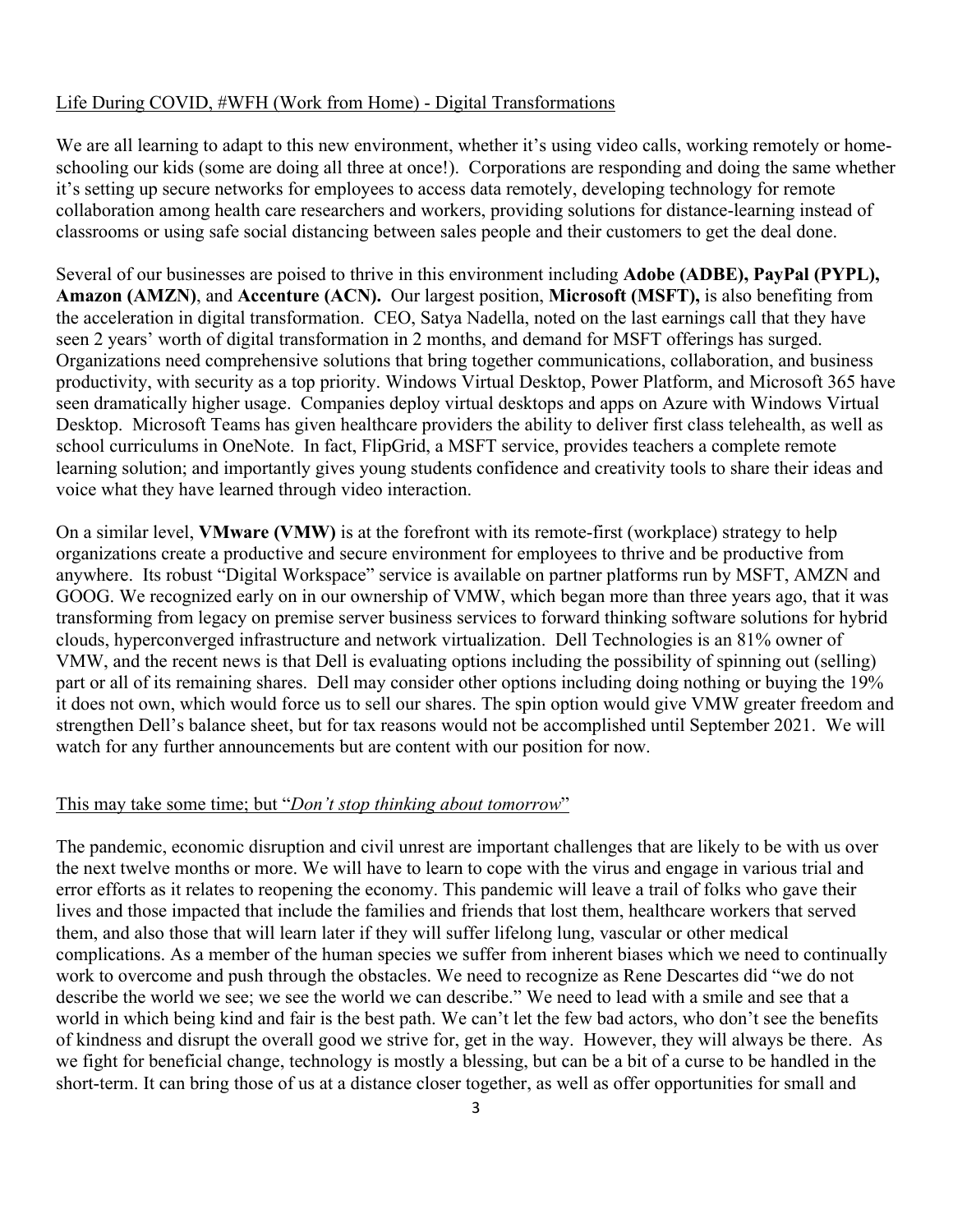large businesses. At the same time, a small percentage will instigate efforts to drive us further apart. **Facebook's (FB)** social communication network and platform has experienced both, but in our view the good outweighs the bad. FB's community of citizens and understandably its corporate advertising customers are expressing recent concerns by temporarily withdrawing their business. Some companies are cutting their social media budgets due to the difficult economic environment, since advertising is more discretionary and not a fixed cost. FB has been working on the removal of hateful content and misinformation for several years now and advances in artificial intelligence have helped. Per their reports, it finds and removes nearly 90% of hate speech before any users see it, up from 23% removed three years ago. FB recognizes more work needs to be done; but we support CEO Zuckerberg's efforts to encourage free thought and speech, since without them deliberation and mutual learning will suffocate. At SEM we recognize that newer technologies always need to be scrubbed over time to better serve users, especially as the technologies gain wide adoption. We are hard pressed to think of another company with 2.6 billion users or a third of the world's population on its network.

"*Don't stop thinking about tomorrow….It'll be, better than before*", the lyrics from Fleetwood Mac, highlight how we feel during challenging periods. We are optimistic we will improve, with history as our ultimate guide. We have the technology today to develop workable therapeutics and vaccines versus less than even 20 years ago. For example, geneticists were able to decode the coronavirus in about a month when it took closer to 6 months to decode SARS. Overall many of our companies are excelling through this challenging period. We are part-owners of a select group of high-quality businesses, rather than the entire market as represented by an index fund. We have often seen the average investor over-diversify by holding as many mutual funds or exchange-traded funds as we own individual companies. As we journey through these volatile and difficult conditions, we are here to steer the ship of your wealth and ours together, since we own the same portfolio in our company retirement plan and personal assets. Thanks for your continued confidence.

Sincerely,

**Don Amy** Donald R. Jowdy Amy Lord, CFA

President Senior Vice President